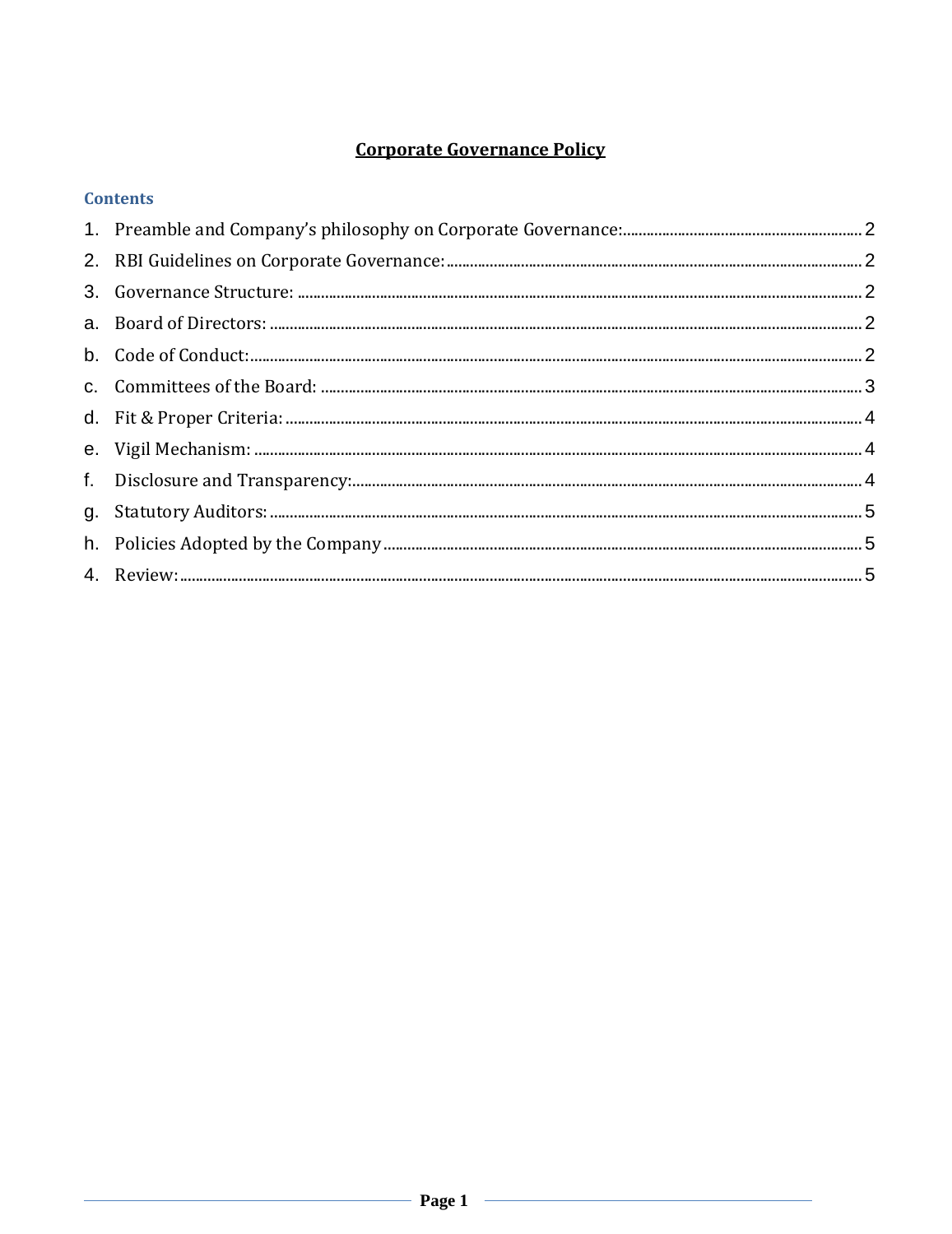## <span id="page-1-0"></span>**1. Preamble and Company's philosophy on Corporate Governance:**

Centrum Microcredit Limited ("the Company / CML") is a wholly owned subsidiary of Centrum Capital Limited ("CCL") and is a Non Deposit Accepting – Systemically Important Non-Banking Finance Company ("NBFC-ND-SI") and is registered with the Reserve Bank of India ("RBI") as a "Loan Company-Non Deposit Taking"

The Company draws its philosophy from its parent CCL, whose shares are listed on the stock exchanges. It is the Company's endeavor to excel through better Corporate Governance and fair and transparent practices.

Corporate Governance means the system of rules, practices and processes by which a company is administered and controlled. It involves balancing the interests of the various stakeholders of the company including shareholders, employees, customers and the community within which it operates. These corporate governance guidelines will help the Company in attaining its objectives/goals, since it encompasses every sphere of operations, management, action plans, internal controls and regulatory disclosure.

## **2. RBI Guidelines on Corporate Governance:**

RBI vide its Master Direction DNBR. PD. 008/03.10.119/2016-17 dated September 1, 2016, as amended from time to time ("RBI Direction") directed NBFCs to frame internal guidelines on corporate governance which is to be approved by its Board of Directors.

## **3. Governance Structure:**

## **a. Board of Directors:**

The Board of Directors ("the Board") along with its Committees shall provide leadership and guidance to the Company's management and direct, supervise and control the performance of the Company.

The Board of the Company shall have an optimum combination of Executive and Non-Executive directors in compliance with the Companies Act, 2013 and other regulatory guidelines, if any.

## **b. Code of Conduct:**

All the directors on the Board of the Company are required to sign "Deed of Covenant (Deed)" as per the format prescribed under the RBI Directions. This Deed prescribes the duties, responsibilities and obligations of the Directors. This shall be also construed as "Code of Conduct for the Directors".

Further, the Parent Company viz, Centrum Capital Limited (CCL) has framed a Code of Conduct for its employees which covers employees of all the entities under CCL. Accordingly, all employees of the Company including Executive Directors follow aforesaid Code of Conduct as framed by the Parent Company, CCL.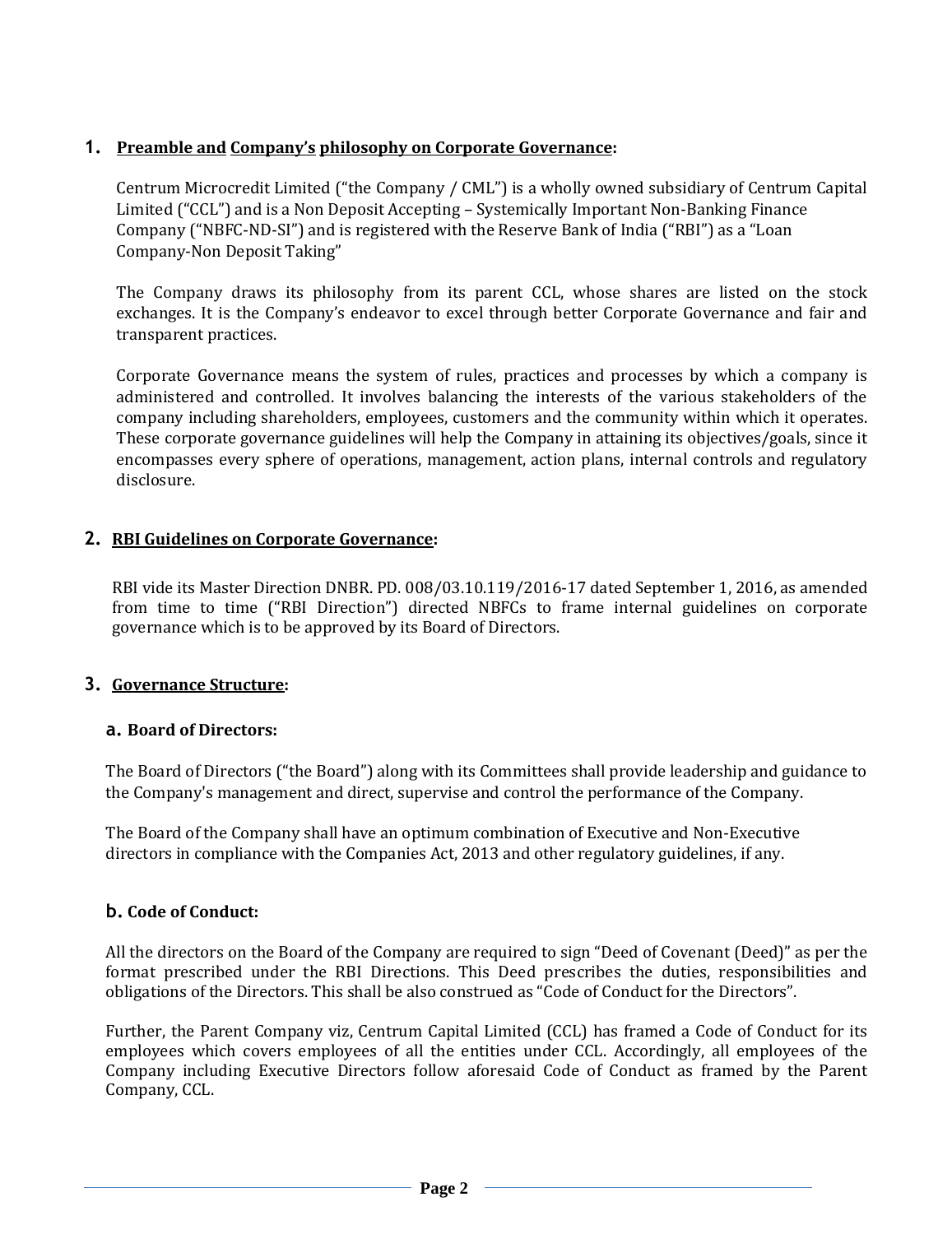## <span id="page-2-0"></span>**c. Committees of the Board:**

The Board functions as a full Board and also through various Committees constituted to oversee specific areas. The Committees have oversight of operational issues assigned to them by the Board. Accordingly, the core Committees constituted by the Board in this connection are as follows:

# i. Audit Committee:

The Company has in place an Audit Committee constituted under the provisions of Section 177 of the Companies Act, 2013 and in terms of applicable RBI guidelines in this regard.

The Audit Committee shall have the powers and duties conferred upon it in compliance with the provisions of Section 177 of the Act, applicable RBI/ SEBI Regulations and such other duties, obligations and powers as may be prescribed by the Board of the Company from time to time.

# ii. Nomination and Remuneration Committee:

The Company has in place an 'Nomination and Remuneration Committee' in compliance with the provisions of Section 178 of the Companies Act, 2013 and the same is in conformity with the RBI guidelines issued in this regard from time to time.

The Nomination and Remuneration Committee shall have the powers and duties conferred upon it in compliance with the provisions of Section 178 of the Act, applicable RBI/ SEBI Regulations and such other duties, obligations and powers as may be prescribed by the Board of the Company from time to time.

## iii. Asset-Liability Management Committee:

The Company has in place the Asset-Liability Management Committee ("ALCO") constituted in accordance with the RBI guidelines. The ALCO's primary goal is to evaluate, monitor and approve practices relating to risk due to imbalances in the capital structure. The Company has a Board approved Asset Liability Management Policy in place and required disclosures to the effect are made from time to time.

## iv. Risk Management Committee:

The Company has in place a Risk Management Committee constituted in accordance with the RBI guidelines in this regard. The Risk Management Committee is responsible for managing, inter alia the integrated risk which includes liquidity risk, interest rate risk, currency risk and such other functions as may be assigned to it by the Board of the Company. Further, the Risk Management Committee shall ensure that progressive risk management system and risk management policy and strategy followed by the Company are put in place.

## v. Other Committees:

In addition to the aforesaid Committees, the Company has also constituted the following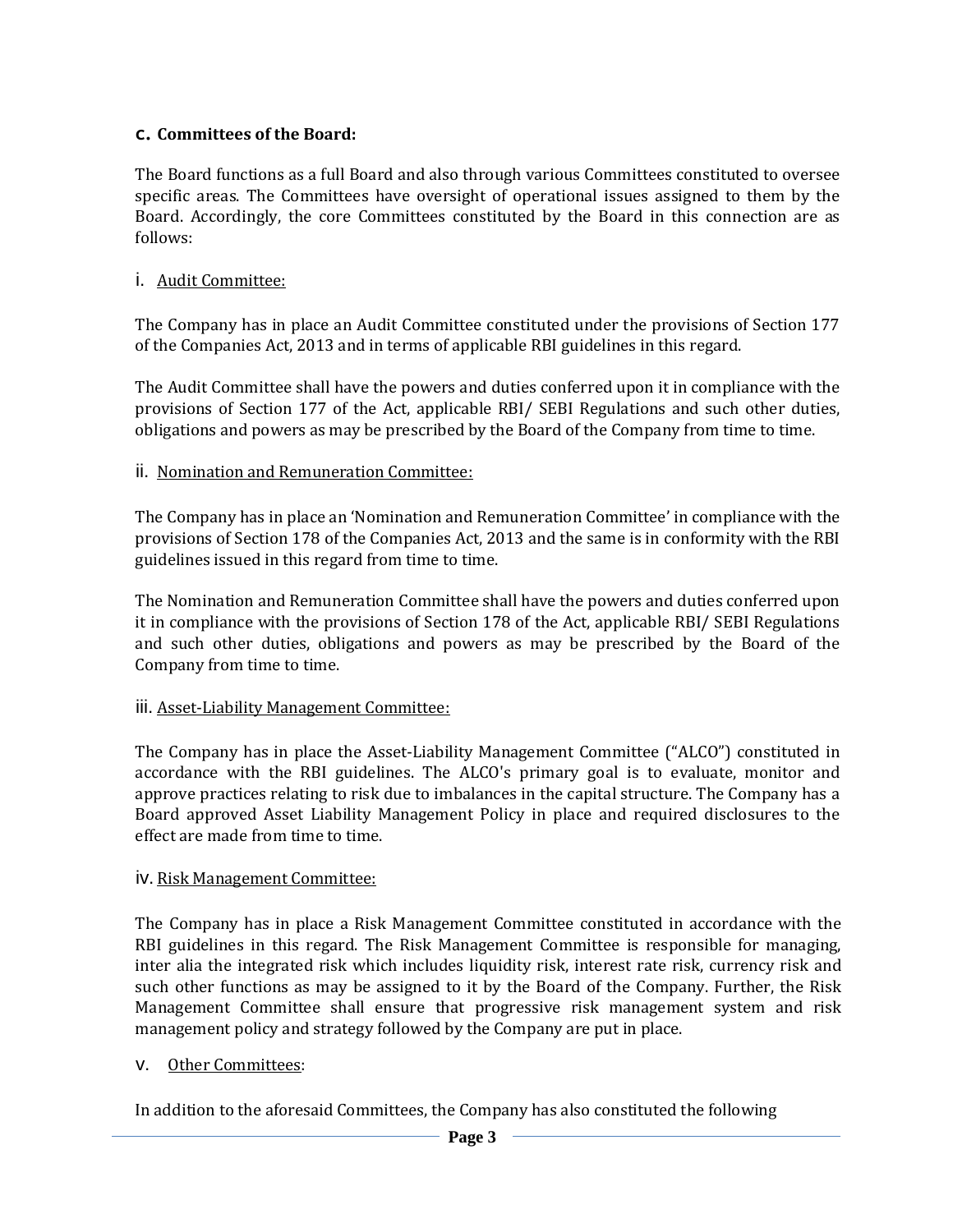<span id="page-3-0"></span>Committees:

- Fund Raising Committee
- MANCOM (Management Committee)
- IT Strategy Committee
- Outsourcing Committee

Further in accordance with the needs of the business the Company may form additional companies which shall be deemed to form part of these guidelines.

# **d. Fit & Proper Criteria:**

In terms of the RBI Direction, the Company has in place a Board approved policy on 'Fit and Proper Criteria for Directors' ("the Policy"). Pursuant to the Policy, the Company obtains necessary disclosures from Directors from time to time. Further, the Company ensures compliance with the provisions laid down in the said Policy.

Further, as required under the above referred RBI Direction, the Company shall ensure to furnish to the RBI on a quarterly basis, statement on change of directors and a certificate confirming that fit and proper criteria in selection of the directors has been followed. The same should be submitted to the Regional Office of RBI within 15 days of the close of the respective quarter and the statement for the quarter ending March 31, should be certified by the auditors.

## **e. Vigil Mechanism:**

Pursuant to Rule 7 of the Companies (Meetings of Board and its Powers) Rules 2014 read with Section 177(9) of the Act, the Company has framed and adopted Vigil Mechanism Framework ("the framework") to enable directors and employees to report genuine concerns about unethical behaviour, actual or suspected fraud or violation of Code of Conduct.

The objective of this mechanism is to maintain a redressal system which can process all complaints concerning questionable accounting practices, internal controls, or fraudulent reporting of financial information.

## **f. Disclosure and Transparency:**

- a) The Company shall update the Board of Directors, on annual basis or such other frequency as decided by the Board, the following:
	- The progress made in putting in place a progressive risk management system and risk management policy and strategy followed by the Company;
	- Conformity with corporate governance standards viz., in composition of various committees, their role and functions, periodicity of the meetings and compliance with coverage and review functions, etc.
- b) The following shall be disclosed in the Company's Annual Financial Statements: